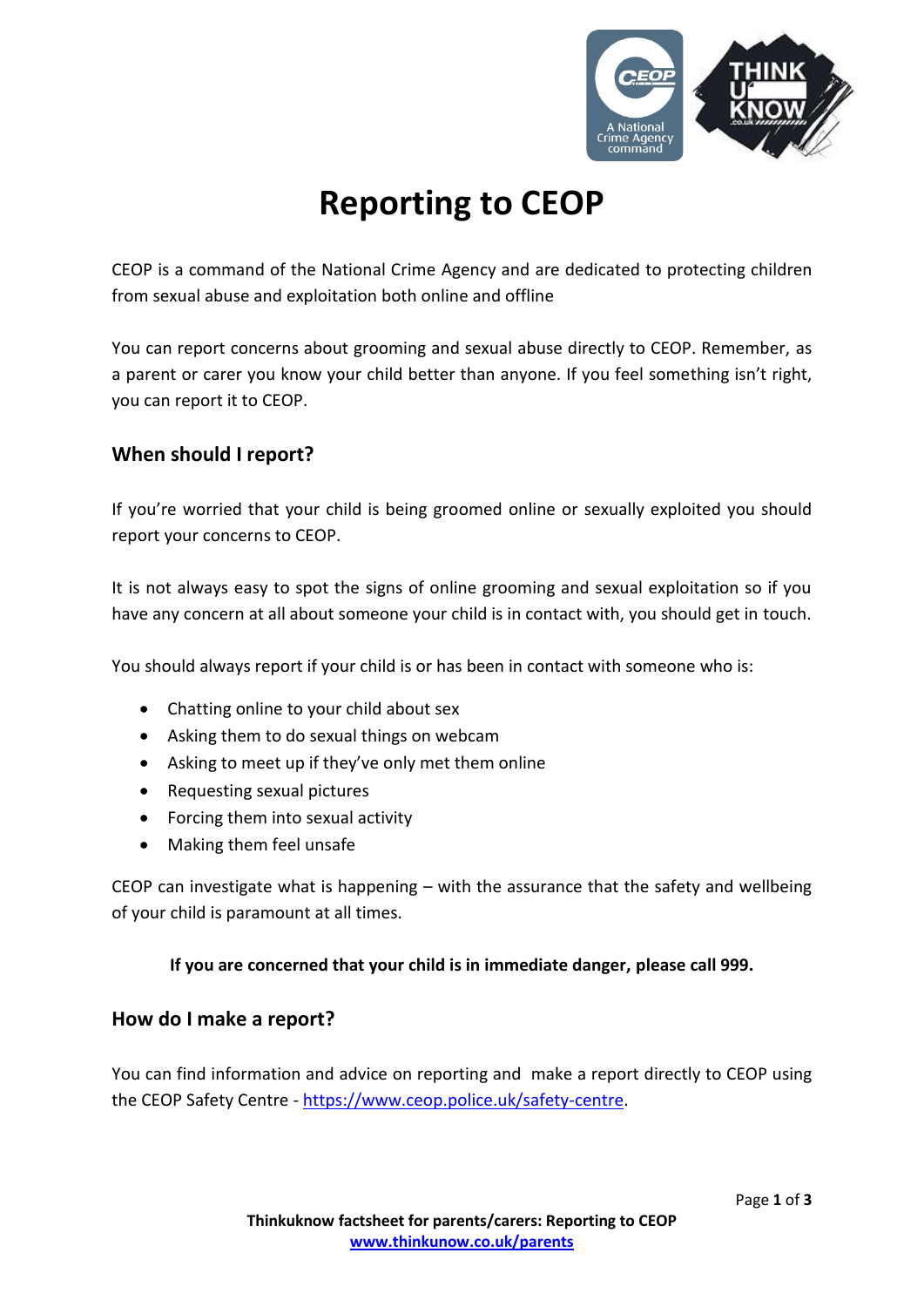You will need to complete an online form which will ask you for your contact details and information about what has happened. It will ask:

- What happened?
- Who did it happen to?
- What do you know about the suspect involved?

You should complete the form as fully as you can but don't worry if you don't have all of the details.

### **Do I have to give my name?**

When completing a CEOP report you are reporting suspicions of crime to law enforcement so we can't receive anonymous reports.

If you want to discuss your concerns with someone first then call the NSPCC Helpline on 0800 800 5000.

#### **Who receives the report and what happens next?**

All of the reports are first reviewed by child protection social workers. They will:

- Read the report and assess the risk to your child
- Look to make contact with you to discuss next steps
- Give safeguarding advice and support

#### **Supporting your child**

It is important to remember that it can be difficult for a child to come forward and tell an adult what has happened to them – they are often embarrassed, fear adults won't understand , scared they will get into trouble or that adults will over react. Ensure you tell your child that whatever has happened, it is not their fault and you are on their side.

Finding out your child has been sexually abused can be a traumatic experience. You may need additional support [\(www.thinkuknow.co.uk/parents/articles/Finding-out-your-child](http://www.thinkuknow.co.uk/parents/articles/Finding-out-your-child-has-been-sexually-abused-or-exploited/)[has-been-sexually-abused-or-exploited/\)](http://www.thinkuknow.co.uk/parents/articles/Finding-out-your-child-has-been-sexually-abused-or-exploited/) to come to terms with what has happened to your child.